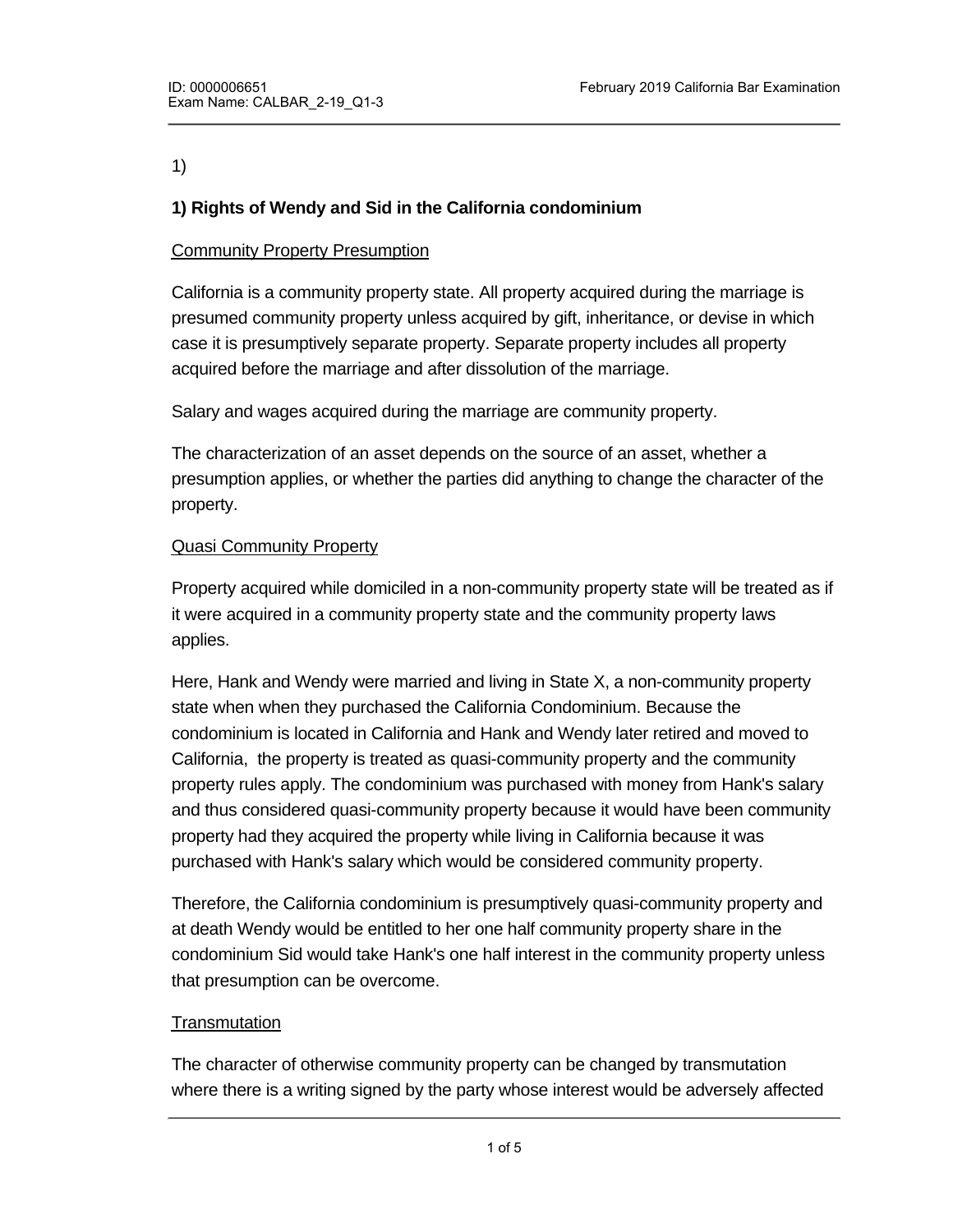agreeing to the change in the character of the property from community property to separate property.

Here, at the time of purchase in 2006, Hank took title to the condominium in his name alone. Sid would likely argue that the condominium should not be considered community property and that he is entitled to the whole of the property because it was in Hank's name alone and purchased with money from his salary. However, the facts do not indicate that the Wendy signed a written transmutation where she gave up her interest in the property.

Therefore, the was not a proper transmutation of the property to overcome the community property presumption.

# Conveyance of Property

Both spouses have the right to manage and control the whole of the property. Neither spouse may convey the interest in community property by lease, conveyance, or sale without the written and signed consent of the other spouse.

Here, in 2016 Hank conveyed the condominium to himself and to Sid, his son as joint tenants with right of survivorship. Sid would argue that the conveyance was a proper exercise of Hank's right to manage and control community property. However, Hank and Wendy were still married at the time of the conveyance and the facts do not indicate that Wendy ever consented to the conveyance of the condominium to be in Hank's name nor in Sid's as joint tenants with right of survivorship.

Therefore, the conveyance was not proper and does not over come the community property presumption.

# Characterization at Death

Upon death of either spouse, the surviving spouse is entitled to one half of the community property and the deceased spouse may properly convey their one half interest in the community by will or devise.

Here, Hank died without properly conveying his one half interest in the condominium to Sid.

Therefore, the condominium will be split according to community property principals.

# **Conclusion**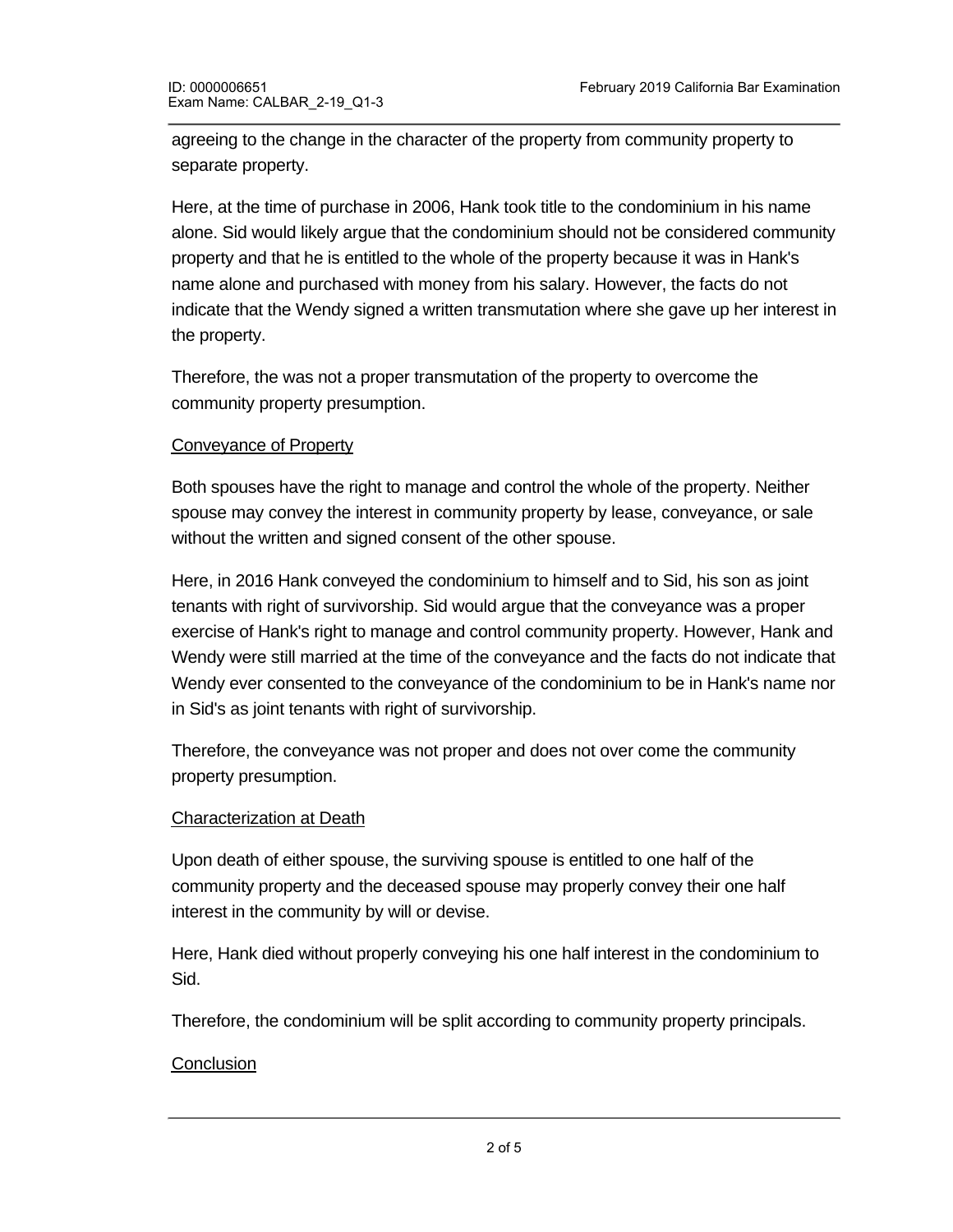In conclusion, Wendy is entitled to the entirety of the condominium because the community property presumption could not be overcome.

# **2) Rights of Wendy and Bill in the State X house**

# CP Presumption/ Quasi Community Property

See rules above.

Here, the State X house was purchased in a non-community property state. Under quasi-community property, had the State X house been purchased in a community property state, it would have been considered community property and thus is quasicommunity property and the community property rules apply. Because Hank's salary was used to purchase the State X house and salary and wages acquired during the marriage are community property, the State X house is community property.

Therefore, the community property presumption must be overcome to change the character of the property.

#### **Transmutation**

#### See rule above.

Here, at the time of purchase in 2006, Hank took title to the State X house in his name alone. Bill would likely argue that the house should not be considered community property and that he is entitled to the whole of the property because it was in Hank's name alone and purchased with money from his salary. However, the facts do not indicate that the Wendy signed a written transmutation where she gave up her interest in the property.

Therefore, the was not a proper transmutation of the property to overcome the community property presumption.

# Valid Will

A valid will requires capacity, intent, and requires that will formalities be met. Will formalities require that the testator have the capacity to enter into a will, the intent to create a will, that the testator sign the will in front of two witnesses or that the testator acknowledge his signature and state that it is his will in front of two witnesses, and that two witnesses sign the will and understand that what they are signing is the will of the testator. Capacity requires that the testator be 18 years of age or older and that the testator have the mental capacity to execute a will such that they understand they are

creating a will, the nature of the nature of the nature of the nature of the intervals and those who those who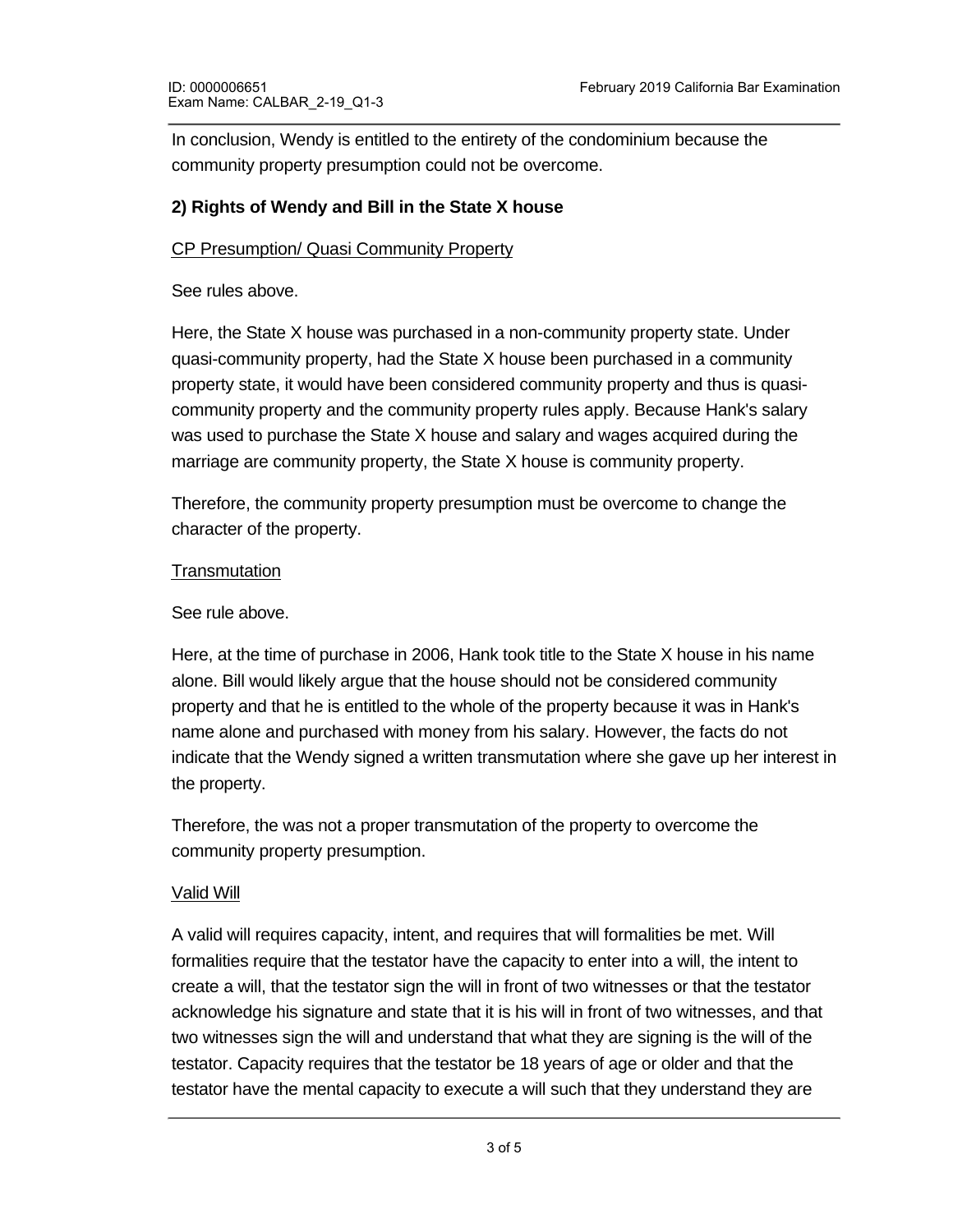creating a will, the nature of their property, and their relation to their family and those who take under the will. A conservator may create a valid will for a testator that lacks mental capacity so long as they act in accordance with the testator's interest.

Here, the facts indicate that Sid prepared a codicil to Hank's will thus implying that a prior valid will exists.

Therefore, the prior will is valid.

# Codicil

A codicil is a change, modification, or addition to a prior valid will and requires the same formalities of a will to be valid. See valid will formalities above.

Here, as a result of a skiing accident, Hank lost all his mental capacity and was on the verge of death. Sid was appointed as Hank's conservator in accordance with Hank's prior wishes. Sid prepares a codicil to Hank's will giving a one-half interest in the State X house to Hank's best friend Bill. Sid signed the codicil as conservator and had it properly witness. Because there is no indication of undue influence, and because Sid was acting in accordance with Hanks' prior wishes, and properly signed the codicil and had it witnessed, the codicil is valid.

Therefore, a valid codicil of Hank's will exists.

# Devise at Death

At death, a deceased spouse may properly convey their one-half interest in their share of the community property by will or devise.

Here, Hank willed a one-half interest in the State X house to Bill. It presumed that he was likely willing his one-half interest in the State X house.

Therefore, Bill may take Hank's one-half interest in the State X house at Hank's death.

# **Conclusion**

In conclusion, Wendy and Bill each have a one-half interest in the State X house and are now tenants in common.

# **3) Whether Hank's creditors can reach the assets in the trust**

# Community Property Presumption